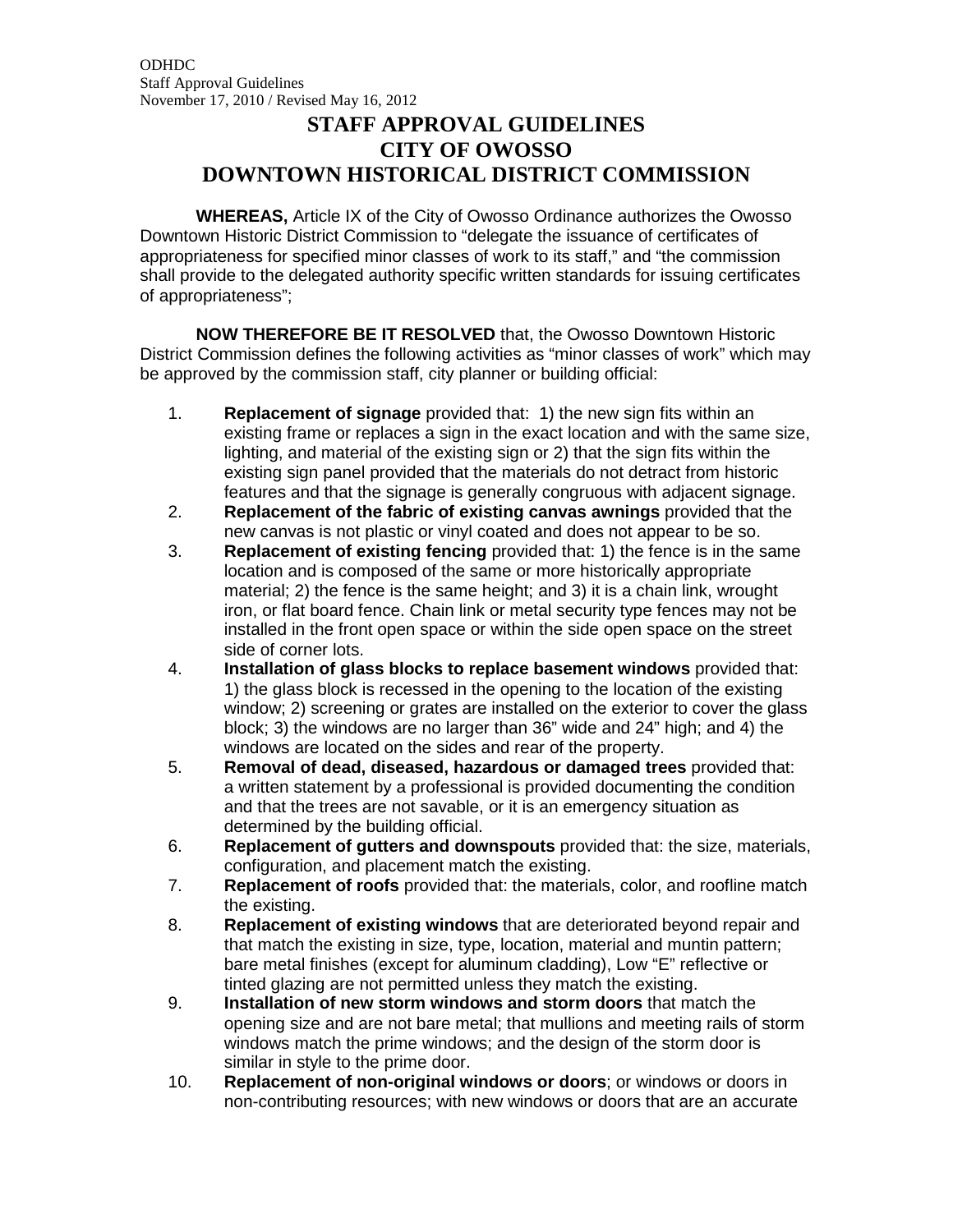ODHDC Staff Approval Guidelines November 17, 2010 / Revised May 16, 2012

> restoration using historical, pictorial, and physical documentation, or a new design that is compatible with the openings and historic character of the building.

- 11. **Installation of new skylights** or solar panels on non-character defining roof surfaces not visible from the street provided the skylights are flat, do not extend more than 8 inches above the roof surface, are similar to the color of the roof material and cover not more than 10% of the roof surface on which they are located; bare metal finishes, bubble or domed skylights are permitted only on flat or rear-facing roofs.
- 12. **Installation of new wood clapboard siding** or artificial siding that replicates clapboard where the existing siding is artificial and provided the exposed vertical dimension of the new "clapboard" is no more than five inches or within one inch of the missing or covered original; no new material may cover nor require the removal of any original trim or architectural detail such as ornamental shingles, carved brackets, window hoods and the like.
- 13. **Removal of artificial siding** to repair and restore original siding.
- **Cleaning of masonry** provided the application meets the requirements in Preservation Briefs 1: Assessing Cleaning and Water-Repellent Treatments for Historic Masonry Buildings and Preservation Briefs 6: Dangers of Abrasive Cleaning to Historic Buildings. Sandblasting or the use of any other abrasive processes is strictly prohibited in the district.
- 15. **Reconstruction of masonry** to exactly match the existing in color, size, texture, coursing, mortar profile, color, composition, and joint width.
- 16. **The installation of satellite dishes** or antenna, provided the location is not visible from the street or sidewalk in the front, or if a corner lot, the street or sidewalk on the side.
- 17. **Installation of new handrails** that match the existing balustrade may be added to porch steps, or the replacement of non-original handrails with replicas of documented original handrails, or new compatible handrails.
- 18. **Re-construction of existing fire escapes** in a matching or smaller size.
- 19. **The replacement of existing on-grade walkways, stairways, retaining walls and driveways** in the same location in matching or compatible materials.
- 20. **Replacement of concrete basement walls** provided that the exterior of the portions of the walls above grade are finished in a material matching the original or with a smooth parge coat.
- 21. **Window and door boarding** provided that the boarding-up is temporary and for the protection of the building; and the boarding is painted to look like windows or a dark color such as black or brown. Boarding used for ventilation techniques allowing air flow into the building should be similarly painted a dark color.
- 22. **Reconstruction of existing historic porches** or porch elements provided the materials and design exactly match the existing materials and design.
- 23. **Reconstruction of existing non-historic porches** to match the existing design or the historic design that is documented using historical, pictorial, or physical documentation, or a new design that is compatible with the historic character of the building.
- 24. **Replacement of non-original garage doors and overhead doors** with new doors that are compatible with the design of the garage and/or structure and are located within the existing or historic opening.